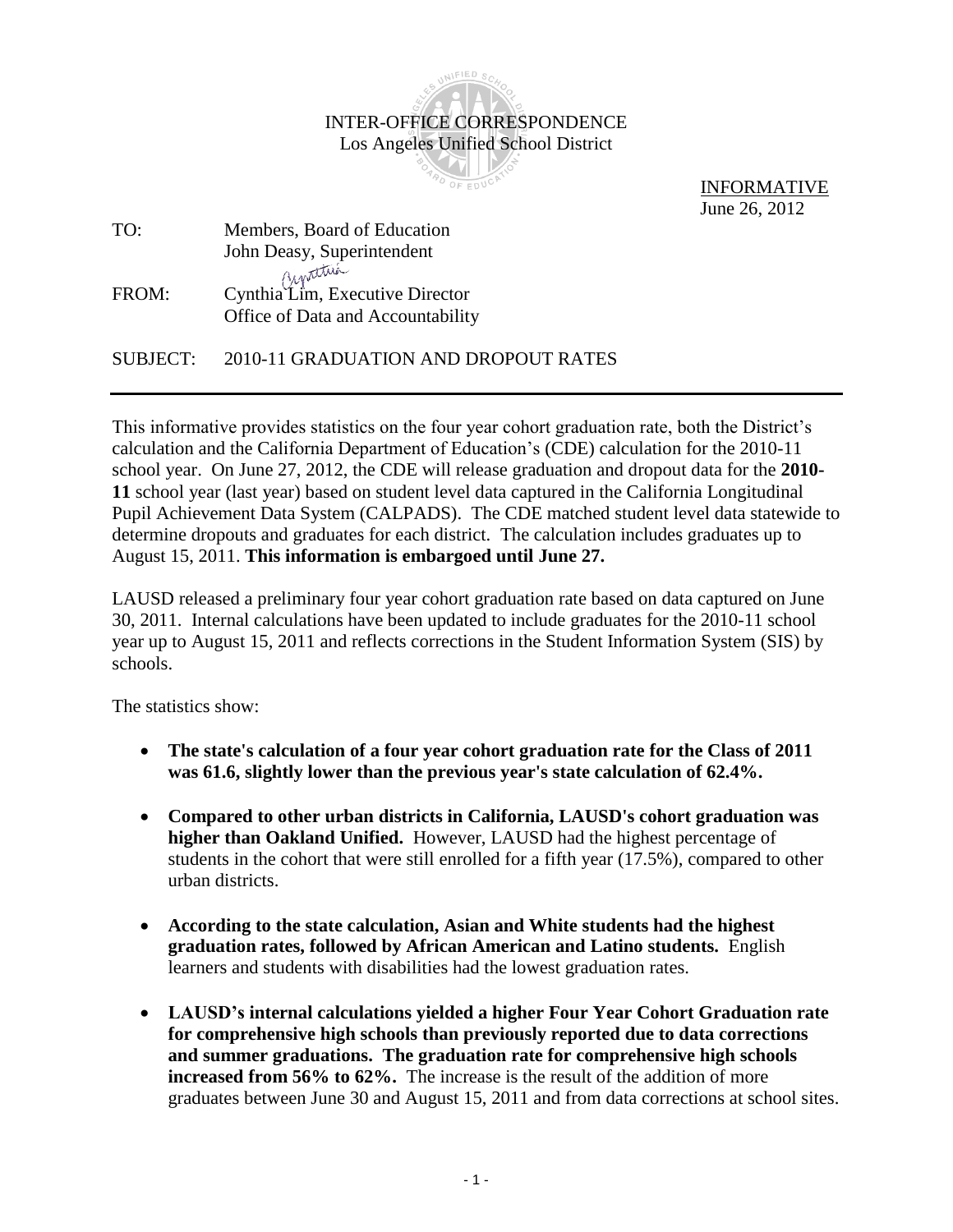# **Calculation of the Cohort Graduation Rate**

All states are converting to the use of a four-year cohort graduation rate for more accurate reporting. California will use the four-year cohort graduation rate for NCLB purposes in the 2011-12 school year.

The cohort graduation rate uses a unique student identifier to determine first time  $9<sup>th</sup>$  graders, then tracks individual students to determine which students graduated four years later. Students who transferred to other schools and re-enrolled are subtracted from the cohort and students who transfer in are added to the cohort. At the end of four years, the graduation rate includes the number of students who began as first time  $9<sup>th</sup>$  graders and the number of students that received a diploma.

Figure 1 illustrates the Four Year Cohort Rate, which follows the same group of students over time, beginning with first time 9th graders in 2007-08. In each successive year, students who transfer out of LAUSD are taken out of the cohort. Students who transfer into LAUSD are added to the cohort. Students who dropped out or are still actively enrolled remain in the cohort. At the end of four years, the graduation rate is determined by dividing the number of graduates in the cohort by the number of graduates plus students who have dropped out and students who remain enrolled for a fifth year.

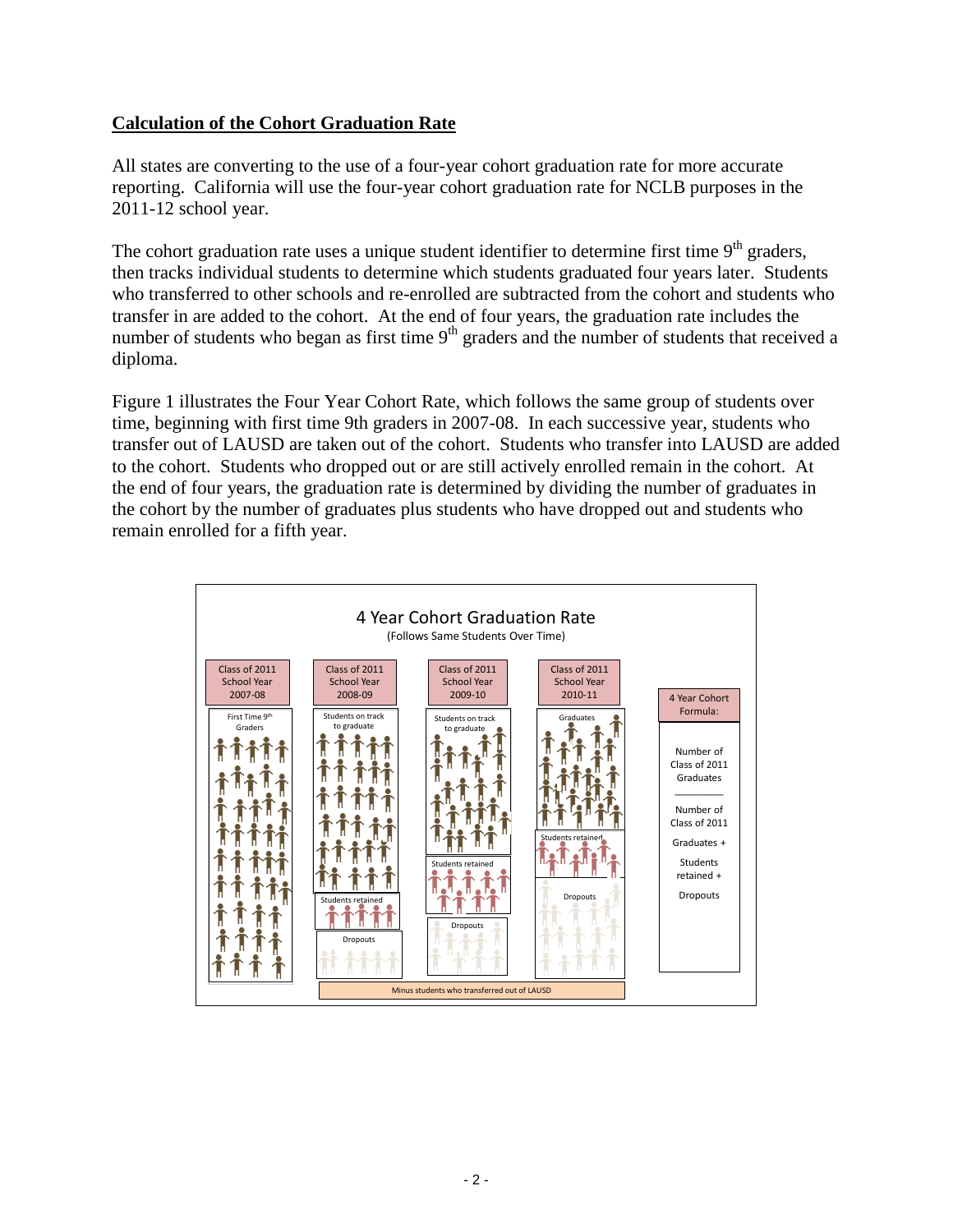#### **CDE Cohort Graduation Rate for 2010-11**

The CDE is reporting a cohort graduation rate based on student level data collected through the California Longitudinal Pupil Achievement Data System (CALPADS). The CDE uses the same methodology as LAUSD; first time  $9<sup>th</sup>$  graders are counted and followed for the next four years. This graduation rate will replace the previous calculation used by the CDE for NCLB purposes. Using the CALPADS dataset, the CDE is able to match student records across the state determine dropouts. If a student was counted as a dropout in LAUSD but re-enrolled in another California district, the CDE removed that student from the four year cohort.

According to the CDE, the cohort graduation rate in LAUSD was 61.6%, lower than nine urban districts in California. Cohort graduation rates ranged between 54.7% and 82.9% among urban districts in California. LAUSD ranked lower than most urban districts at 61.6%, except for Oakland at 58.9%. However, LAUSD had the highest percentage of students in the cohort that were enrolled for a fifth year at 17.5%, followed by Oakland (11.9%) and Pasadena (11.5%).

| <b>School District</b>  | 2009-10<br>Cohort<br>Grad<br>Rate | $2010 - 11$<br>Cohort<br>Grad<br>Rate | Still<br>Enrolled |
|-------------------------|-----------------------------------|---------------------------------------|-------------------|
| San Jose Unified        | 82.9%                             | 83.9%                                 | 7.9%              |
| San Diego Unified       | 80.9%                             | 83.7%                                 | 8.2%              |
| San Francisco Unified   | 77.3%                             | 82.2%                                 | 7.4%              |
| Santa Ana Unified       | 80.0%                             | 82.2%                                 | 4.0%              |
| Long Beach Unified      | 79.8%                             | 77.9%                                 | 5.8%              |
| Pomona Unified          | 71.1%                             | 76.5%                                 | 6.2%              |
| Pasadena Unified        | 74.5%                             | 75.0%                                 | 11.5%             |
| Sacramento City Unified | 67.4%                             | 73.8%                                 | 8.5%              |
| <b>Fresno Unified</b>   | 68.7%                             | 70.8%                                 | 9.9%              |
| <b>LAUSD</b>            | 62.4%                             | 61.6%                                 | 17.5%             |
| Oakland Unified         | 54.7%                             | 58.9%                                 | 11.9%             |

Table 1: *CDE Cohort Graduation Rates Among Urban Districts in California*

When disaggregated by subgroups, Asian and White students had the highest graduation rates in LAUSD. The same pattern was observed across urban districts in California. In LAUSD, graduation rates for African-American students (63.2%) was higher than for Latino students (59.8%). Higher graduation rates for African-American students compared to Latino students were also observed in San Jose, Santa Ana, Long Beach, Pasadena, Pomona and Oakland.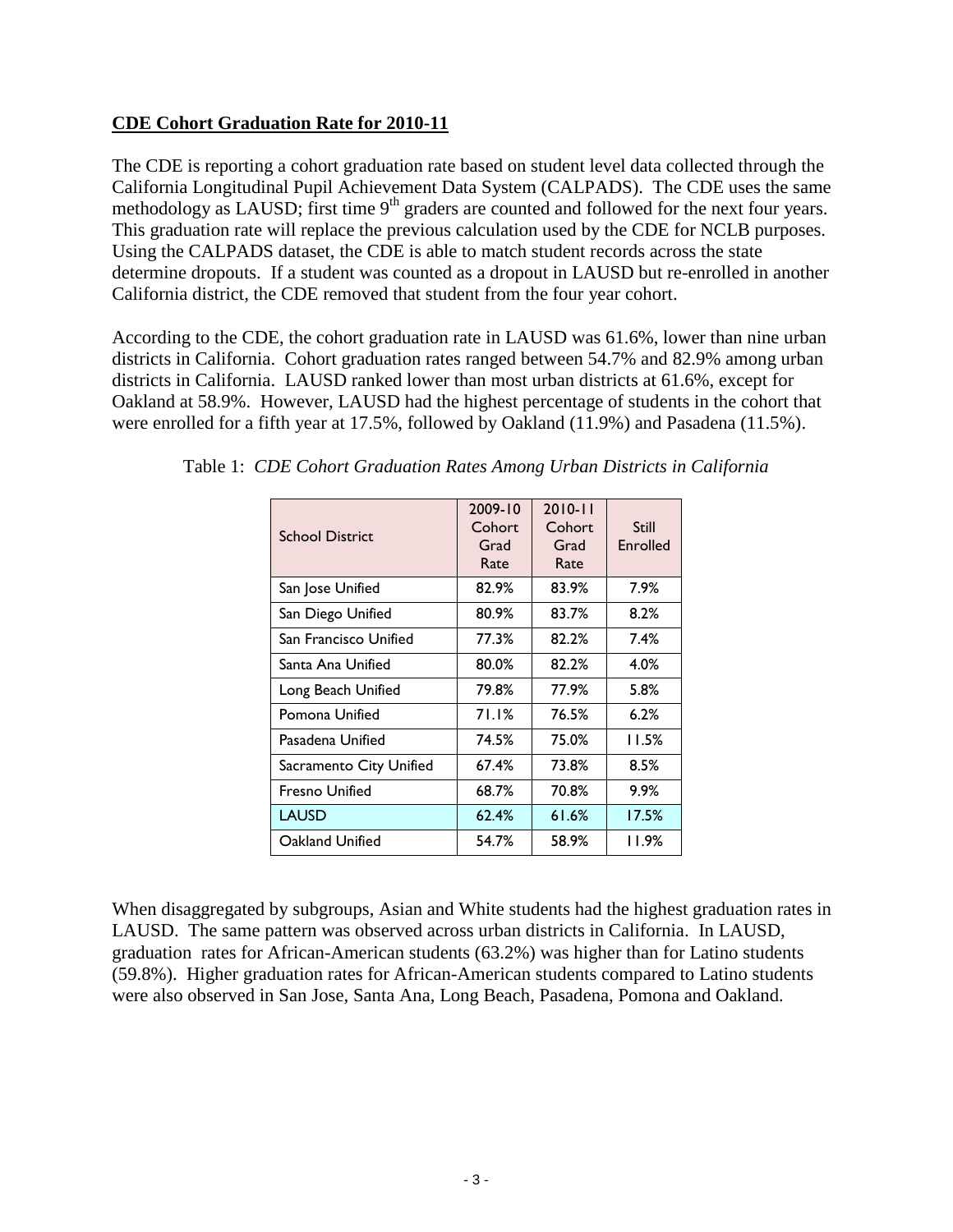| <b>School District</b>  | All<br><b>Students</b> | Latino | Afr. Am. | White | Asian |
|-------------------------|------------------------|--------|----------|-------|-------|
| San Jose Unified        | 83.9%                  | 76.1%  | 84.9%    | 91.6% | 95.6% |
| San Diego Unified       | 83.7%                  | 75.8%  | 80.3%    | 91.4% | 92.1% |
| San Francisco Unified   | 82.2%                  | 67.8%  | 64.0%    | 84.4% | 90.7% |
| Santa Ana Unified       | 82.2%                  | 81.8%  | 84.0%    | 89.8% | 89.5% |
| Long Beach Unified      | 77.9%                  | 73.7%  | 75.2%    | 85.9% | 86.8% |
| Pomona Unified          | 76.5%                  | 75.0%  | 76.1%    | 82.7% | 89.8% |
| Pasadena Unified        | 75.0%                  | 73.1%  | 72.9%    | 78.0% | 79.4% |
| Sacramento City Unified | 73.8%                  | 69.3%  | 61.4%    | 74.4% | 86.1% |
| <b>Fresno Unified</b>   | 70.8%                  | 68.6%  | 63.9%    | 74.3% | 79.3% |
| <b>LAUSD</b>            | 61.6%                  | 59.8%  | 63.2%    | 74.9% | 84.2% |
| Oakland Unified         | 58.9%                  | 51.8%  | 55.1%    | 72.7% | 78.5% |

Table 2: *2010-11 CDE Cohort Graduation Rates by Ethnicity*

English learners and Students with Disabilities had the lowest graduation rates in LAUSD, compared to other subgroups. A similar pattern was apparent among other urban districts in California.

| <b>School District</b>  | All<br><b>Students</b> | English<br>Learners | <b>Students</b><br>with<br><b>Disabilities</b> | Socio<br>Dis. |
|-------------------------|------------------------|---------------------|------------------------------------------------|---------------|
| San Jose Unified        | 83.9%                  | 67.6%               | 62.7%                                          | 76.2%         |
| San Diego Unified       | 83.7%                  | 61.5%               | 47.4%                                          | 78.2%         |
| San Francisco Unified   | 82.2%                  | 70.6%               | 58.0%                                          | 81.7%         |
| Santa Ana Unified       | 82.2%                  | 69.4%               | 68.4%                                          | 82.0%         |
| Long Beach Unified      | 77.9%                  | 51.6%               | 44.4%                                          | 79.0%         |
| Pomona Unified          | 76.5%                  | 67.0%               | 66.9%                                          | 75.2%         |
| Pasadena Unified        | 75.0%                  | 49.0%               | 49.2%                                          | 76.4%         |
| Sacramento City Unified | 73.8%                  | 70.6%               | 61.9%                                          | 75.7%         |
| <b>Fresno Unified</b>   | 70.8%                  | 62.5%               | 41.7%                                          | 69.4%         |
| <b>LAUSD</b>            | 61.6%                  | 42.8%               | 42.3%                                          | 60.7%         |
| Oakland Unified         | 58.9%                  | 40.8%               | 39.4%                                          | 58.6%         |

Table 3: *2010-11 CDE Cohort Graduation Rates by Subgroup*

Female students had higher graduation rates than male students. This trend was observed among all urban districts in California. The gender gap ranged between 2.5 to 11.4 percentage points.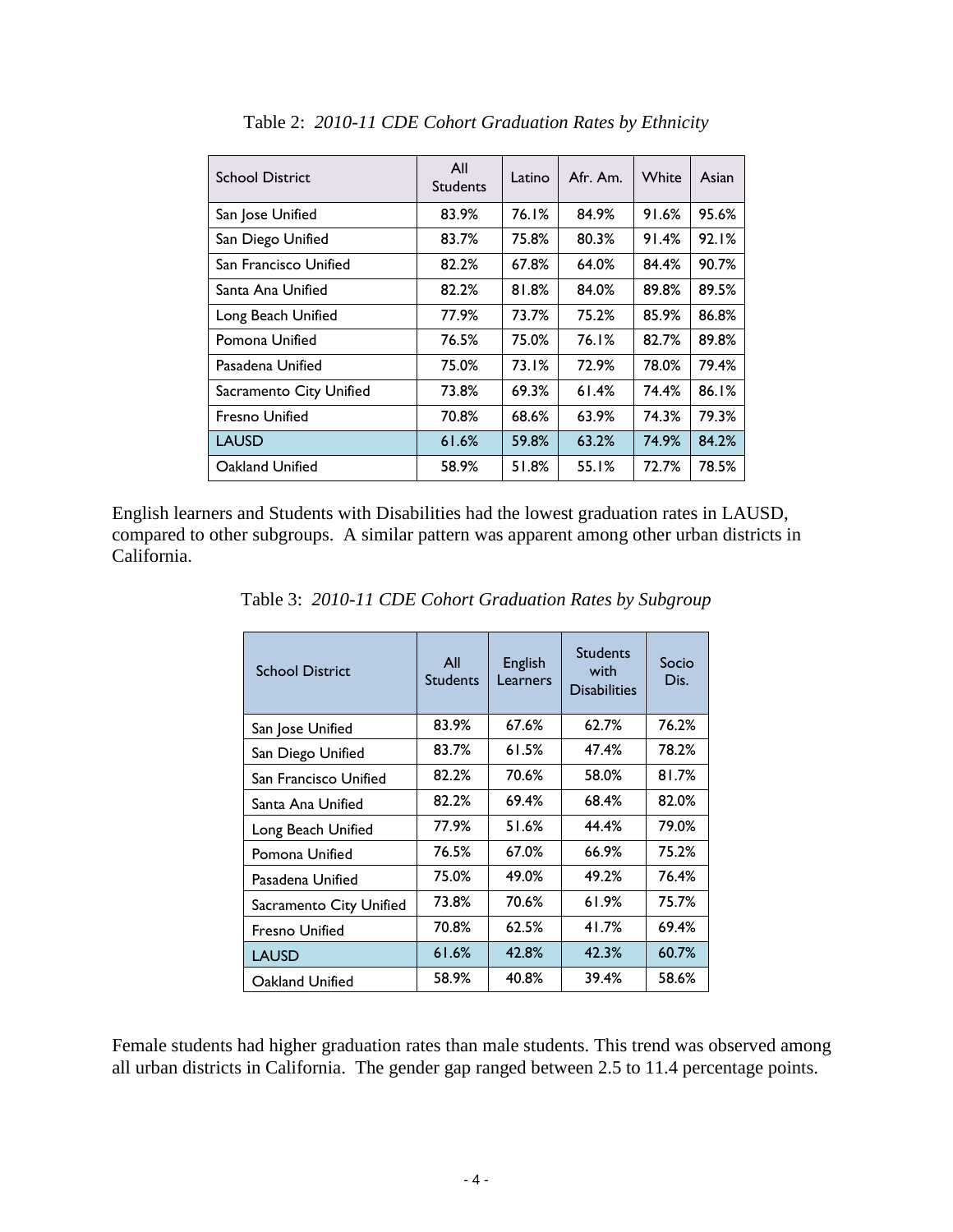The gender gap was 8.9 percentage points in LAUSD: 66.1% of females graduated in four years compared to 57.2 of males.

| <b>School District</b>  | All<br><b>Students</b> | Male  | Female | Gender<br>Gap |
|-------------------------|------------------------|-------|--------|---------------|
| San Jose Unified        | 83.9%                  | 80.1% | 87.7%  | 7.6           |
| San Diego Unified       | 83.7%                  | 79.9% | 87.7%  | 7.8           |
| San Francisco Unified   | 82.2%                  | 78.6% | 85.9%  | 7.3           |
| Santa Ana Unified       | 82.2%                  | 79.7% | 84.8%  | 5.1           |
| Long Beach Unified      | 77.9%                  | 74.1% | 81.8%  | 77            |
| Pomona Unified          | 76.5%                  | 75.2% | 77.7%  | 2.5           |
| Pasadena Unified        | 75.0%                  | 72.0% | 78.1%  | 6.1           |
| Sacramento City Unified | 73.8%                  | 71.6% | 76.3%  | 4.7           |
| <b>Fresno Unified</b>   | 70.8%                  | 65.6% | 76.0%  | 10.4          |
| LAUSD                   | 61.6%                  | 57.2% | 66.1%  | 8.9           |
| Oakland Unified         | 58.9%                  | 53.1% | 64.5%  | 11.4          |

Table 4: *2010-11 CDE Cohort Graduation Rates by Gender*

When examined by gender and ethnicity in LAUSD, graduation rates were higher for females across all major ethnic groups. The gender gap was highest among African-American students at 9.5 and lowest among white students at 7.9.

| Table 5: 2010-11 Cohort Graduation Rates Gender and Ethnicity for LAUSD |  |  |  |  |  |  |  |  |  |
|-------------------------------------------------------------------------|--|--|--|--|--|--|--|--|--|
|-------------------------------------------------------------------------|--|--|--|--|--|--|--|--|--|

|                  | All<br><b>Students</b> | Male  | Female | Gender<br>Gap |
|------------------|------------------------|-------|--------|---------------|
| Latino           | 59.8%                  | 55.4% | 64.2%  | 8.8           |
| African-American | 63.2%                  | 58.4% | 67.9%  | 9.5           |
| White            | 74.9%                  | 71.3% | 79.2%  | 7.9           |
| Asian            | 84.2%                  | 80.0% | 88.5%  | 8.5           |
| All Students     | 61.6%                  | 57.2% | 66.1%  | 8.9           |

### **LAUSD Four-Year Cohort Graduation Rate**

LAUSD has been publishing a four-year graduation rate for comprehensive high schools since the 2007-08 school year on the School Report Card. This rate is calculated for comprehensive high schools only and excludes options schools and special education centers. In previous years, the graduation rate was published in October or November after the end of the school year, and included summer graduates. In the 2010-11 school year, for the first time, data on graduates was captured on June 30, 2011, at the close of the school year. In August 2011, LAUSD released a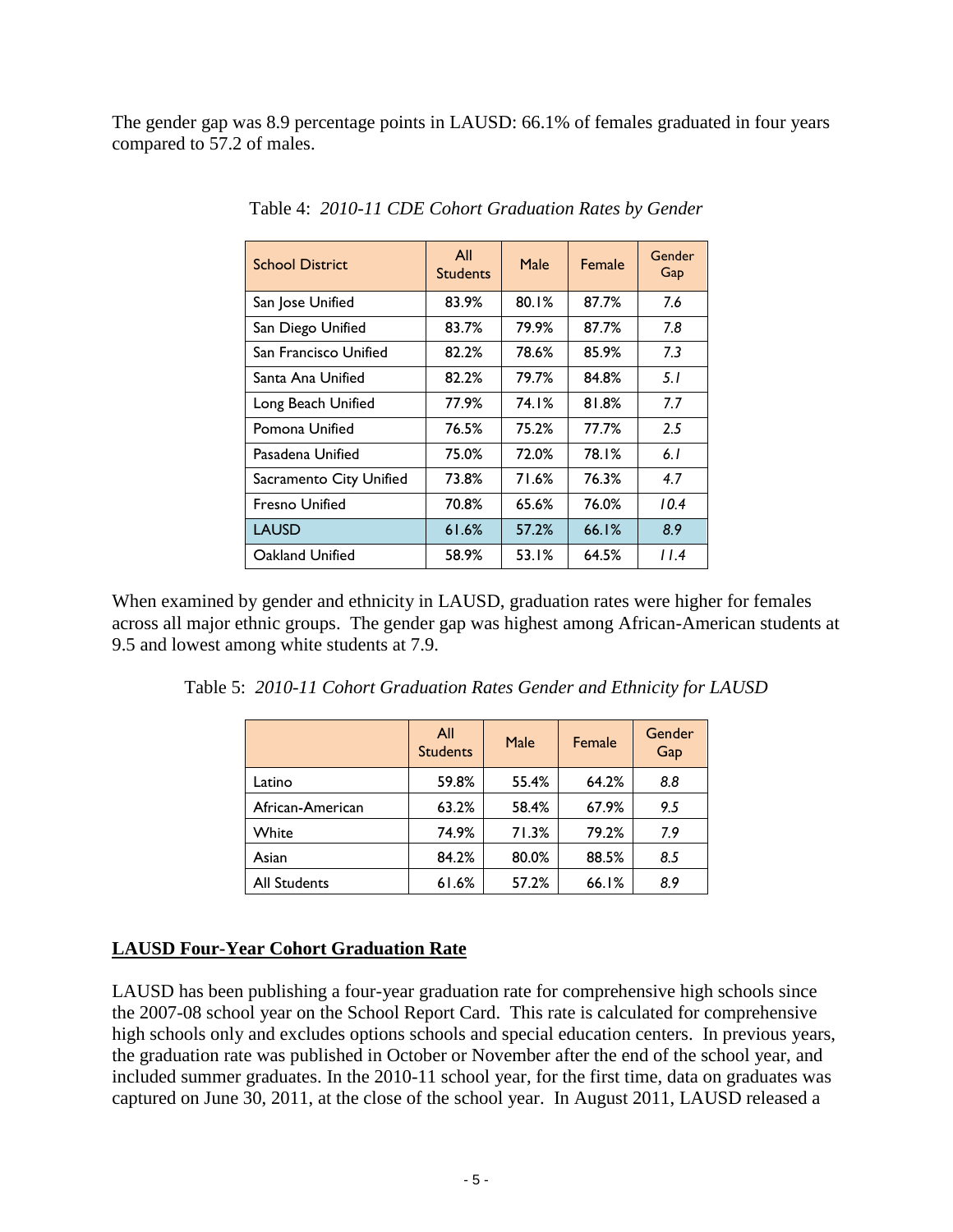preliminary four-year cohort graduation rate based on that data, which yielded a graduation rate of 56% for comprehensive high schools, up one percentage point from the previous year.

After publication of the preliminary graduation rate, Superintendent Deasy asked for an audit and study as to why LAUSD's cohort graduation rate was so low. Graduation statistics were also analyzed at Executive Cabinet meetings to determine appropriate strategies. One area of needed improvement was the accuracy of the data. Staff polled other school districts in California about their data collection and management procedures. The Office of Data and Accountability and the Division of Special Education worked with school sites on correcting data errors in the Secondary Student Information System (SSIS). Lists of potential dropouts and 2010-11 graduates were provided to schools to check for accuracy of coding.

Corrected data was captured and reported to the CDE as of the end of February 2012. The corrected data showed fewer students in the cohort (meaning more students had transferred out of the cohort with legitimate leave codes) and more graduates (which included students who graduated between June 30 and August 15, 2011.) **The corrected data show an increase in the four-year cohort graduation rate from 56% to 62% at comprehensive high schools.**

|                                      |                | Preliminary as of June 30, 2011 |               | Revised as of June 2012 |           |               |                 |
|--------------------------------------|----------------|---------------------------------|---------------|-------------------------|-----------|---------------|-----------------|
|                                      | # in<br>Cohort | $#$ Grads                       | Grad.<br>Rate | $#$ in<br>Cohort        | $#$ Grads | Grad.<br>Rate | % Still<br>Enr. |
| Comprehensive High<br><b>Schools</b> | 46, 133        | 25,997                          | 56.4          | 45,679                  | 28,235    | 61.8          | 5.4             |
| <b>Options</b>                       | 4,765          | 568                             | 11.9          | 4,765                   | 598       | 12.5          | 32.5            |
| <b>Special Education Centers</b>     | 310            | 15                              | 4.8           | 310                     | 15        | 4.8           | 77.1            |
| All Schools                          | 51,208         | 26,580                          | 51.9          | 50,754                  | 28,848    | 56.8          | 8.4             |

Table 6: *Comparison of Preliminary and Revised Graduation Rates by Type of School*

When viewed over time, the four-year cohort graduation rate has increased from 55% in 2009-10 to 62% in 2010-11. This updated data will be reflected in the Performance Meter in August 2012.

Table 7: *LAUSD's Four Year Cohort Graduation Rate*

|                                                             | 2007-08 | 2008-09 | $2009 - 10$ | $2010 - 11$ |
|-------------------------------------------------------------|---------|---------|-------------|-------------|
| Number of First Time 9th Graders<br><b>Four Years Prior</b> | 47,605  | 45,436  | 47.379      | 45.679      |
| Percent that Graduated in Four<br>Years                     | 48%     | 52%     | 55%         | 62%         |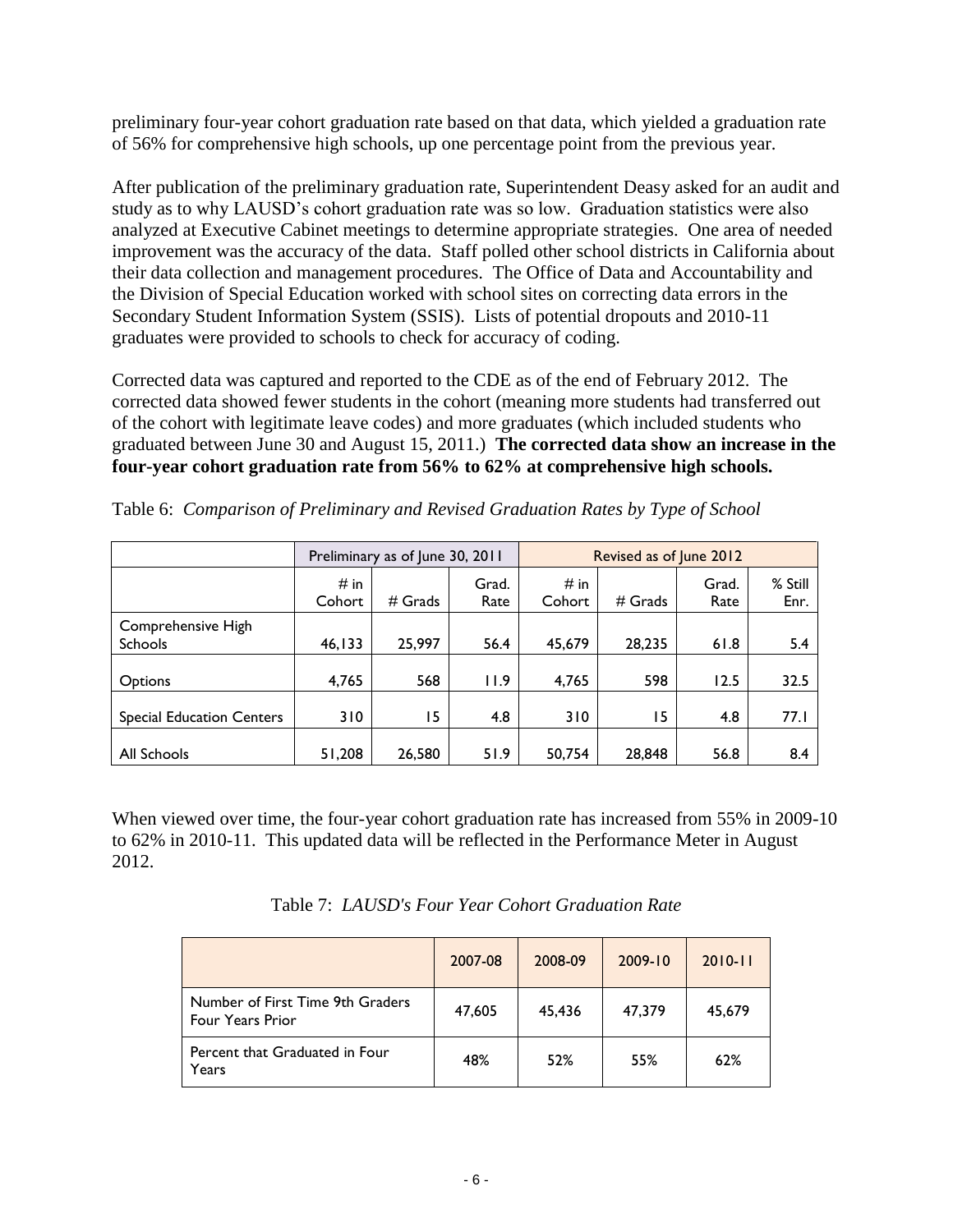# **Differences Between CDE and LAUSD Graduation Rates**

The calculation of a four-year cohort graduation rate is a relatively new process that is still being refined at the state level and among districts. The CDE continues to make adjustments to the defined four-year cohorts based on enrollment and leave dates of students. Districts continue to make changes to enrollment and leave dates for students that are submitted to the state. There are several reasons why the graduation rates calculated by CDE are higher than internal calculations made by LAUSD:

- 1. The state has fewer students identified as "first time ninth graders" than LAUSD. We are working with CDE to identify discrepancies in terms of which students are counted as first time ninth graders.
- 2. The state is able to identify students that were counted as dropouts in LAUSD but have subsequently re-enrolled in another California public school, thus reducing the size of the cohort.

While this leads to a more accurate count of students in the cohort, the data released by CDE is usually an entire year after the end of the school year, e.g., data for the 2010-11 school year is being released at the end of the 2011-12 school year. To determine graduation rates in a timely manner, LAUSD calculates graduation rates earlier than the timeline used by CDE. The following table illustrates the differences between LAUSD's Four Year Cohort Rate and the CDE rate.

|                                      | <b>CDE Calculation</b> |           |               |                 | <b>LAUSD Calculation</b> |           |               |                 |
|--------------------------------------|------------------------|-----------|---------------|-----------------|--------------------------|-----------|---------------|-----------------|
|                                      | # in<br>Cohort         | $#$ Grads | Grad.<br>Rate | % Still<br>Enr. | # in<br>Cohort           | $#$ Grads | Grad.<br>Rate | % Still<br>Enr. |
| Comprehensive High<br><b>Schools</b> | 35,680                 | 24,905    | 69.8          | 14.0            | 45,679                   | 28,235    | 61.8          | 5.4             |
| Options                              | 7,482                  | 1,879     | 25.1          | 31.7            | 4,765                    | 598       | 12.5          | 32.5            |
| Special Education<br>Centers         | 36 I                   | 18        | 5.0           | 68.7            | 310                      | 15        | 4.8           | 77.1            |
| All Schools                          | 43,523                 | 26,802    | 61.6          | 17.5            | 50,754                   | 28,848    | 56.8          | 8.4             |

Table 8: *Comparison of CDE and LAUSD's Four Year Cohort Graduation Rate* 

# **Dropouts**

In the years prior to the use of the Cohort Graduation Rate, the state used a four-year derived dropout rate which estimated the number of dropouts over four years using a single year of data. The Four-Year Derived rate is no longer in use. Dropout rates are now calculated as a Cohort Dropout rate (the number of students who dropped out of the cohort over the four year period or did not graduate in four years) or a One Year Dropout rate (the number of students in grades 9-